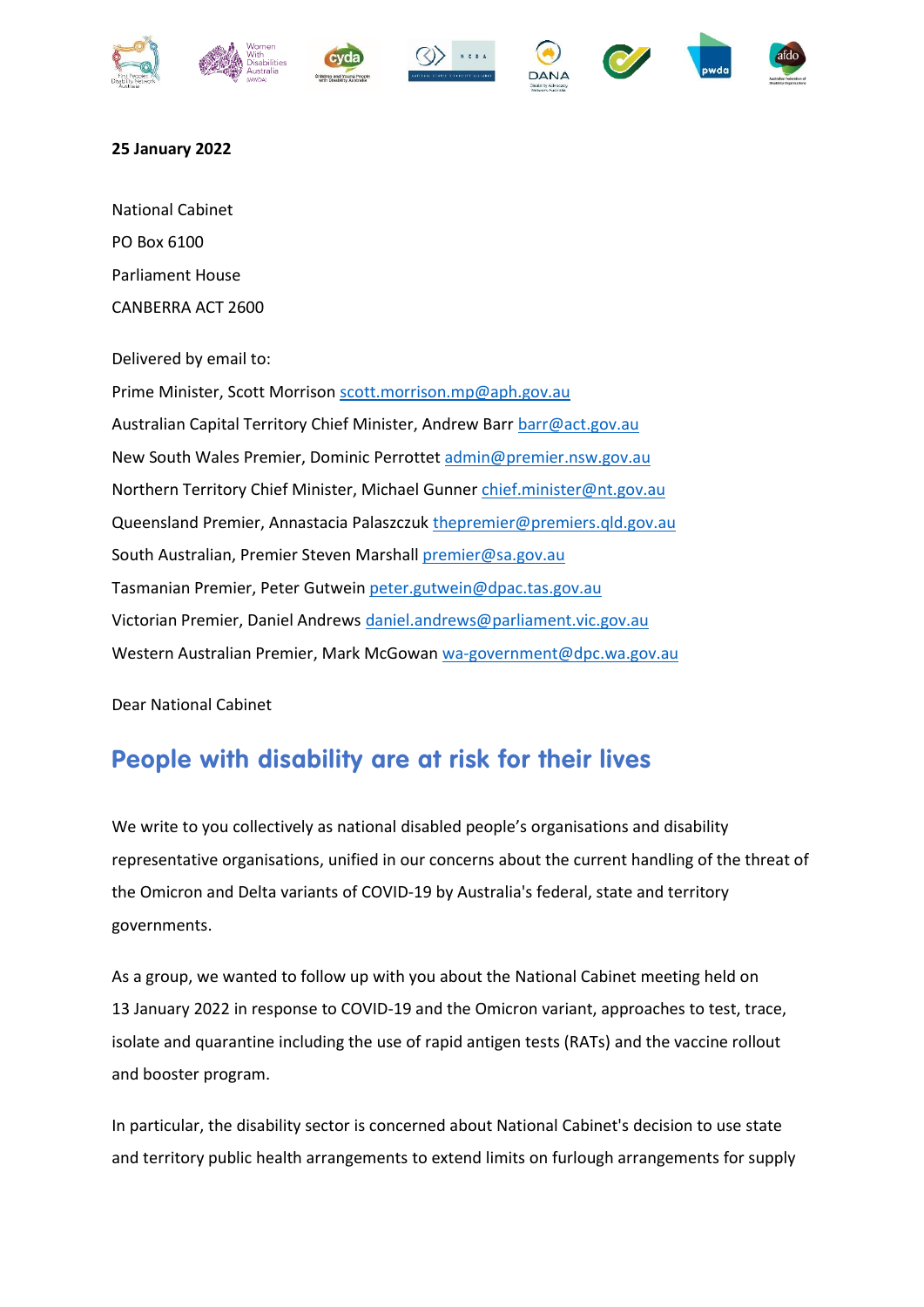

chains workers, to workers in other fields including the health, welfare, care and support sectors.

We are highly concerned that disability support workers and other supporters of people with disability, who are close contacts of people who have been COVID-positive, will not have to isolate for the period required of Australia's general population.

This change means that it is now inevitable that people with an active case of COVID will be around people with disability and can pass it on. We find this unacceptable.

As we have previously outlined, people with disability are at much greater risk than the general population from the COVID-19 pandemic, and in particular, older people with disability, First Peoples with disability, people with intellectual disability, people with psychosocial disability and those with chronic health conditions, co-morbidities, dependence on ventilators and compromised immunity.

As representatives of some of our most clinically vulnerable people, it is clear to us that governments' let-it-rip approach are an ableist approach that does not value the lives of people with disability.

While people with disability need to be assured access to essential services such as disability support and healthcare, accessing these services should not come at the expense of contracting a virus that could be life-threatening for those of us with underlying conditions.

People who do not have COVID symptoms can still have COVID. People who are COVID-negative on a RAT can still have COVID, or later develop it. This is why the quarantine and isolation periods we have relied on for two years – which have been so effective in controlling the spread of the virus – continue to be so important.

Isolation and quarantine periods help our community to be protected from COVID, as well as prevent community transmission where possible. This is especially important for at-risk communities such as ours which has many groups that are clinically vulnerable to COVID.

The National Cabinet's decision to limit furloughs for disability support workers is allowing COVID to rip through communities of people with disability and their support workers. As we can see, this increase in infections within our community is already having a negative impact on the delivery of our supports.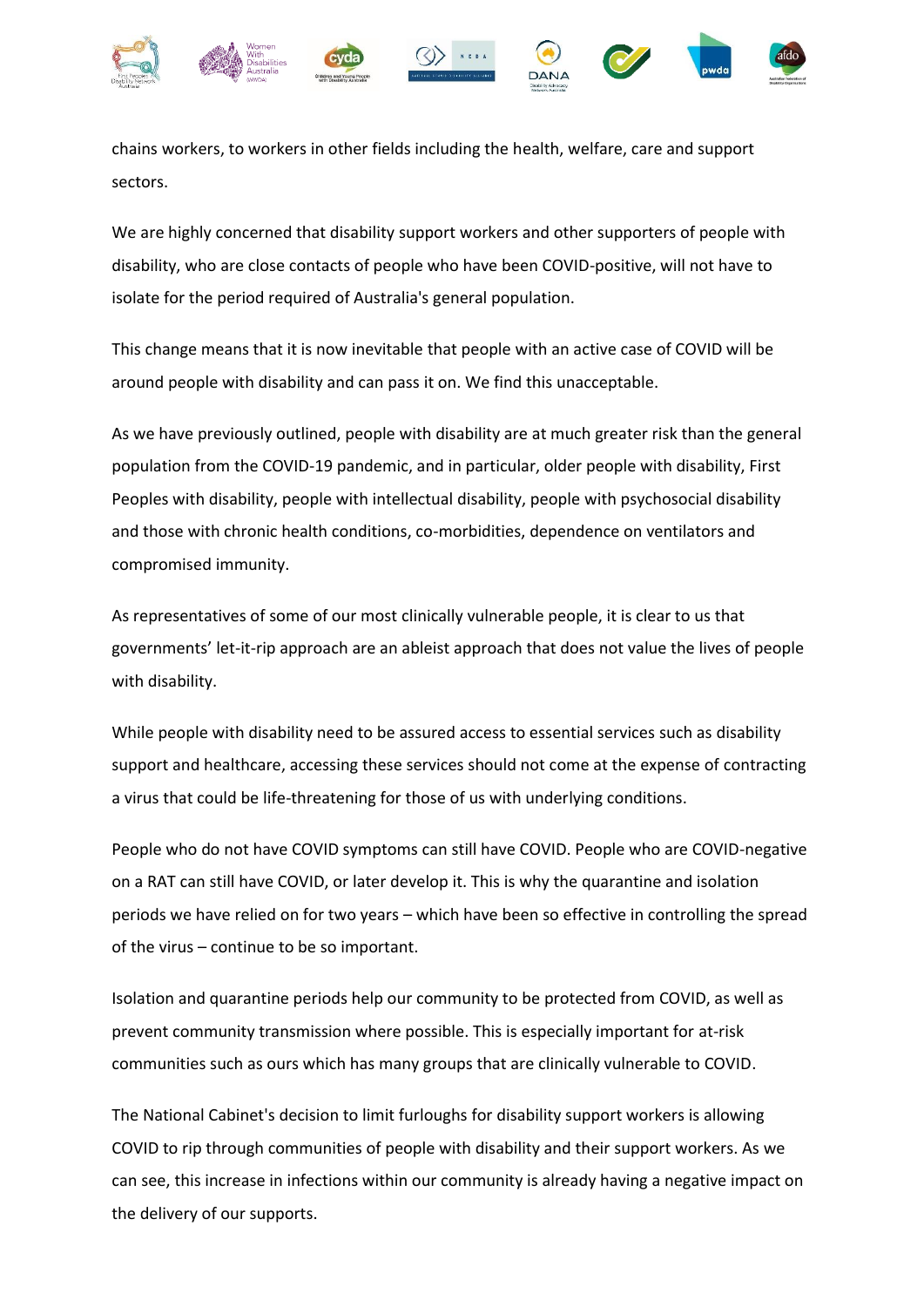

National Cabinet's current proposed solution to improve capacity will instead reduce capacity, as we expect community transmission will occur in closed settings, including group homes and other congregate living spaces where people with disability live.

As a signatory to [Convention on the Rights of Persons with Disabilities,](https://www.un.org/development/desa/disabilities/convention-on-the-rights-of-persons-with-disabilities.html) Australia has an obligation to consider the impact of its decisions on people with disability. However, we believe National Cabinet's response to the threat of the contagious Omicron variant has neglected the disability sector and is [putting the lives of people with disability at risk](https://pwd.org.au/omicron-staffing-crunch-putting-lives-of-people-with-disability-at-risk/) and needs real [action and](https://pwd.org.au/disability-advocates-urge-disability-royal-commission-to-convene-emergency-hearing-into-omicron-crisis/)  [evaluation.](https://pwd.org.au/disability-advocates-urge-disability-royal-commission-to-convene-emergency-hearing-into-omicron-crisis/)

To prevent more lives from being lost, immediate improvements must be made to ensure appropriate self-isolation requirements for workers in all industries. Additionally, it is essential that Australia's governments listen to and work with the disability sector when formulating responses to the pandemic.

We have been clear on what we believe needs to happen to ensure the ongoing health and safety of people with disability, and how to make sure our human rights are protected during the pandemic. We are outlining these actions again below.

The disability sector that we represent has the following three key recommendations for Australia's federal, state and territory governments:

1. The Australian Government's two National Disability Insurance Scheme (NDIS) agencies, the NDIS Quality and Safeguards Commission (the commission) and the National Disability Insurance Agency, must **ensure continuity of support by disability support workers for people with disability.**

The response so far has been reactive, and we need a proactive approach, to sure the continuity of our supports. The commission must **ensure individual NDIS disability support service providers develop and maintain COVID-19 emergency care plans are in place, and urgently reviewed and updated in light of the current wave of COVID-19 cases. These plans need to be in place for NDIS participants who self-manage or have plan-managed plans.**

2. Australia's governments must **provide free and accessible access to personal protective equipment (PPE), especially N95 or P2 face masks, oximeters, as well as rapid antigen**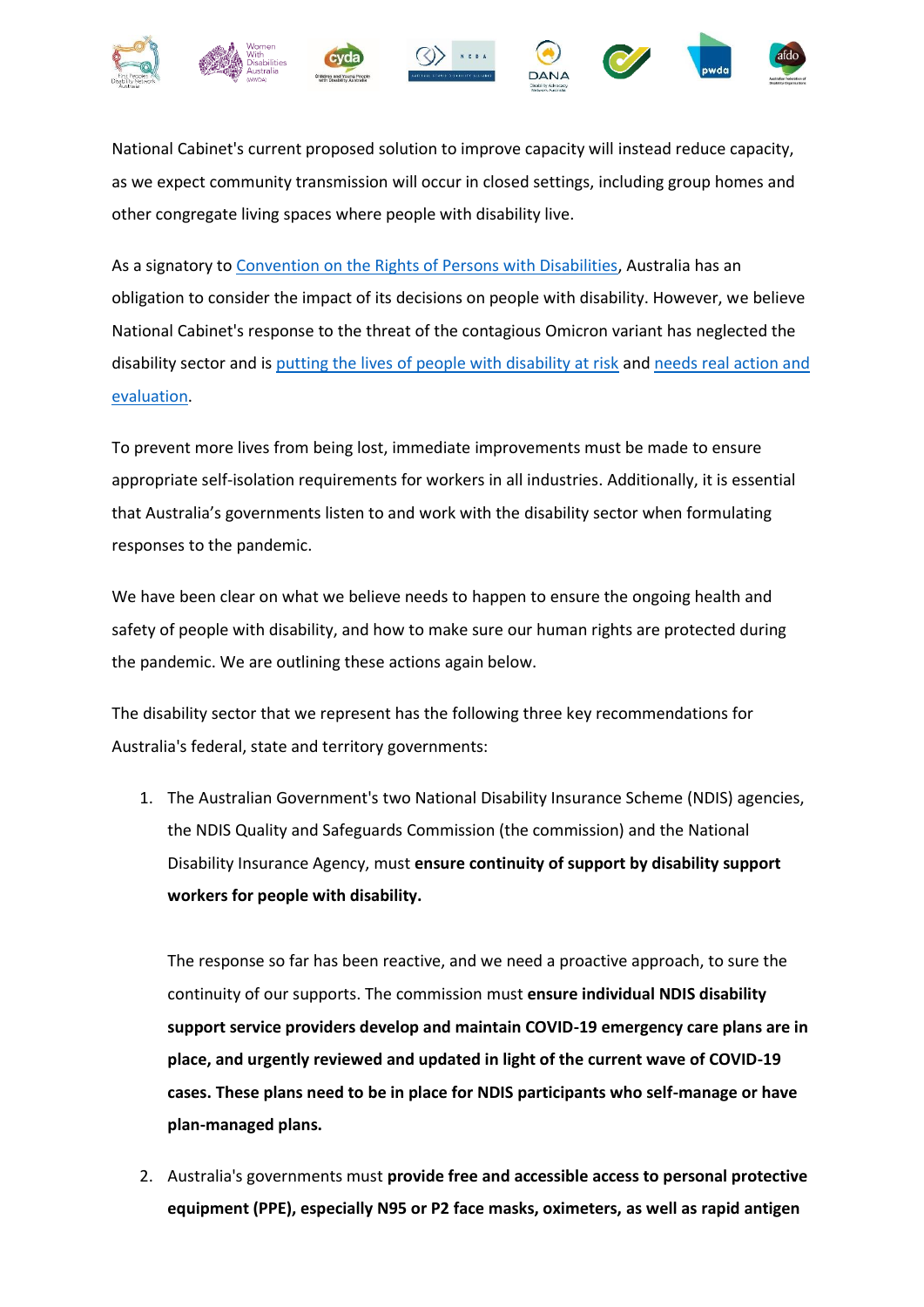

**tests (RATs) on an ongoing basis** for both people with disability, our support workers and carers.

3. Australia's state and territory governments must **ensure priority access and processing of polymerase chain reaction (PCR) tests** for people with disability, our disability support workers and carers.

The disability sector also reiterates recommendations of the [Australian Council of Social Service](https://www.acoss.org.au/) (ACOSS), which represents more than 4000 community organisations, in calling for the following 10 specific actions in relation to improving services for people with disability, which ACOSS outlined in a letter to National Cabinet dated 12 January 2022.

We have reproduced these actions below:

29. Rapidly vaccinate people with disability who have not been vaccinated, especially those in disability residential settings, those who receive the Disability Support Pension, and children aged 5 to 11 years old facing barriers in accessing vaccinations. Prioritise access to booster vaccinations for people with disability as well.

30. Ensure all governments adopt recommendations in the [Statement of](https://dpoa.org.au/statement-of-concern-covid-19-human-rights-disability-and-ethical-decision-making/)  [Concern on COVID-19 Human Rights, Disability and Ethical Decision-Making.](https://dpoa.org.au/statement-of-concern-covid-19-human-rights-disability-and-ethical-decision-making/)

31. Ensure that all people with disability have free and ready access to PPE (especially N95/P2 masks) and RATs immediately and are provided these on an ongoing basis.

32. Provide guidance to people with disability, families, services, and support workers on how to monitor people with COVID-19 at home including accessible information and self-care kits.

33. Ensure that disability support providers have equitable access to PPE (especially N95/P2 masks), RATs and other supports like that provided to the aged care sector. This includes providing clear guidance on requirements for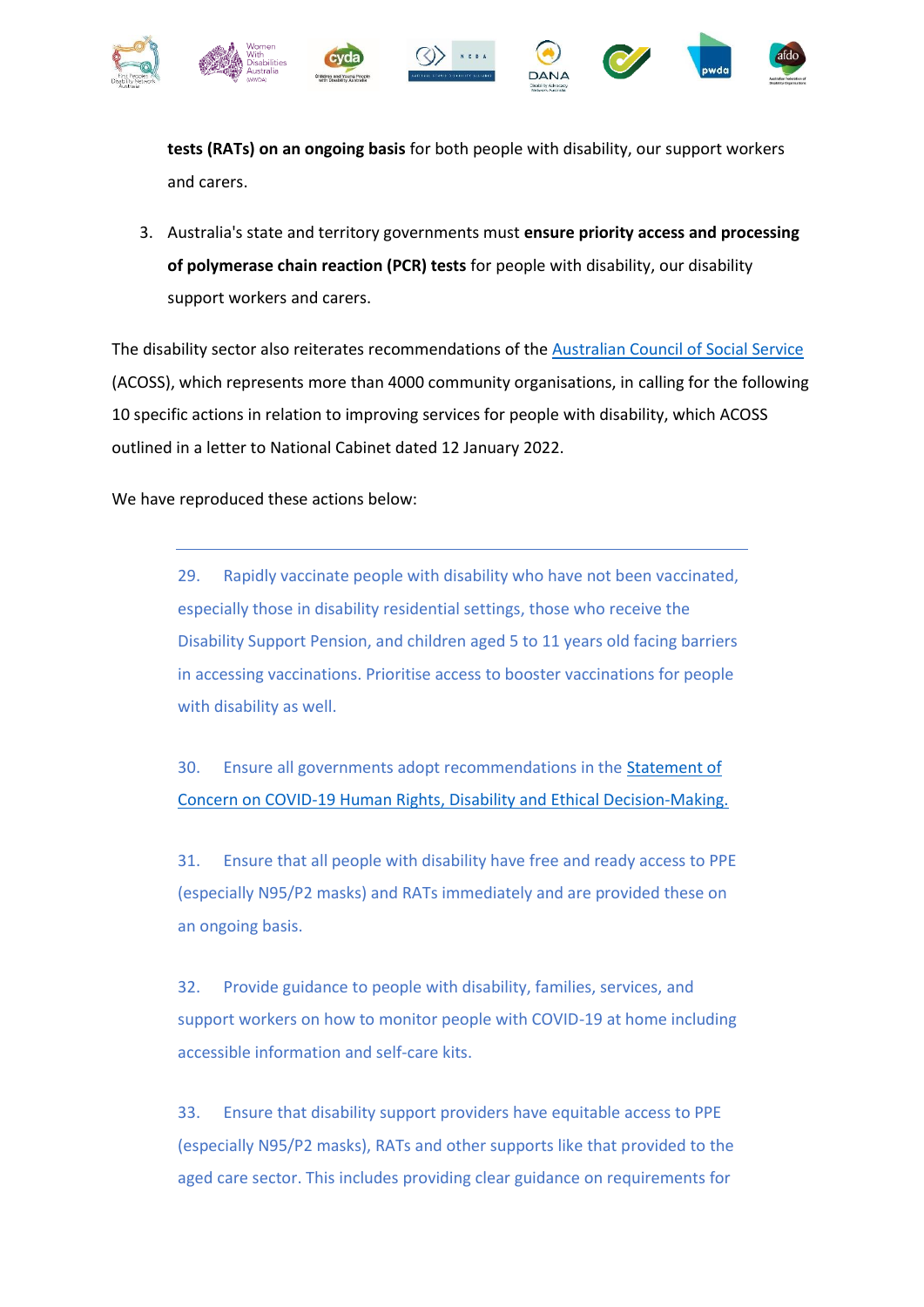











undertaking RATs to protect people with disability from infection.

34. Review the recent re-classification of 'close contact' to align it with evidence and best health practice.

35. Continue the provision of telehealth for primary and specialist care for all health care without restriction to non-bulk billed services or geographic location of provider or patient.

36. Prioritise the processing of PCR tests for people with disability who are at high risk of testing positive to COVID-19, as well as disability support workers who are symptomatic or close contacts.

37. Ensure all disability support providers have individualised COVID-19 emergency care plans that can be enacted urgently to ensure the continuity of support if a worker or a person with disability become COVID-19 positive.

38. Prevent non-symptomatic COVID-19 positive disability support workers from returning to work except when they are supporting a COVID-19 person with disability.

The current capacity of Australia's health system is being stretched and tested and this is having a significant impact for people with disability.

As our representatives of government, it is up to you to ensure the actions taken in the current wave of the COVID pandemic will ensure the health system is able to support people with disability. Collectively we must also support health professionals to ensure they do not feel obliged to make decisions about who to help in a crisis.

We must avoid eugenics disguised as emergency department triaging and instead urgently adopt the Australian disability sector's framework for valuing the lives of people with disability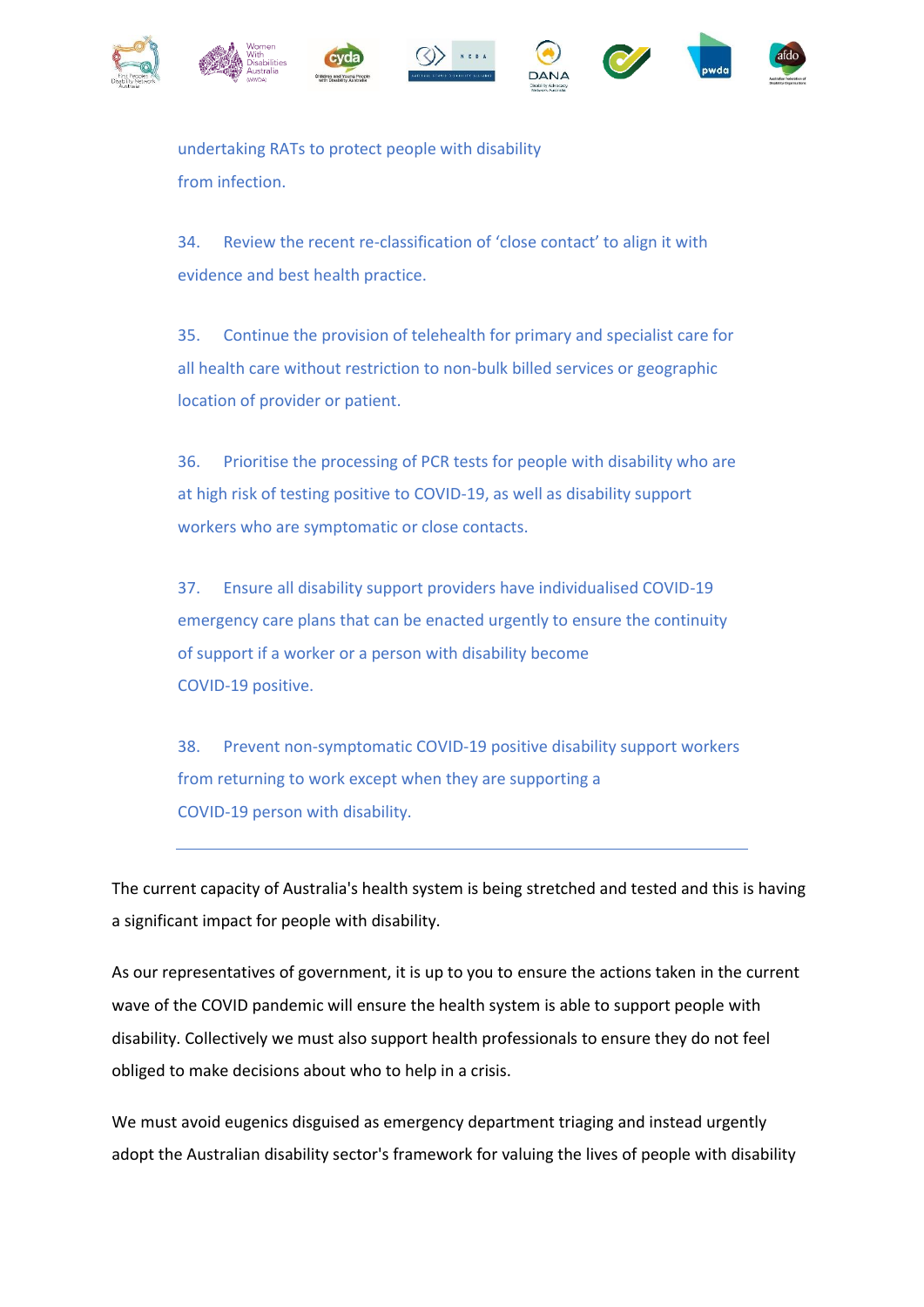

and their human rights. This is found in the April 2020 [Statement of Concern on COVID-19](https://dpoa.org.au/wp-content/uploads/2020/04/Statement-of-Concern-COVID-19-Human-rights-disability-and-ethical-decision-making_Final.pdf)  [Human Rights, Disability and Ethical Decision-Making](https://dpoa.org.au/wp-content/uploads/2020/04/Statement-of-Concern-COVID-19-Human-rights-disability-and-ethical-decision-making_Final.pdf) mentioned above.

The COVID-19 human rights statement of concern was commissioned by disability sector organisations an[d Disabled People's Organisation Australia](https://dpoa.org.au/) members who are among us. These organisations wer[e People with Disability Australia](https://pwd.org.au/) (PWDA), [Women with Disabilities Australia](file:///C:/Users/Amanda/AppData/Local/Microsoft/Windows/INetCache/Content.Outlook/CDNXO5RL/Women%20with%20Disabilities%20Australia) (WWDA)[, National Ethnic Disability Alliance](https://www.neda.org.au/) (NEDA)[, Australian Federation of Disability](https://www.afdo.org.au/)  [Organisations](https://www.afdo.org.au/) (AFDO), [First Peoples Disability Network](https://fpdn.org.au/) (FPDN), and the [ACT Council of Social](https://www.actcoss.org.au/)  [Service](https://www.actcoss.org.au/) (ACTCOSS).

We highlight the framework below, and remind all governments to work together, to ensure the human rights of Australians with disability, as laid out in the United Nations Convention on the [Rights of Persons with Disabilities,](https://www.un.org/development/desa/disabilities/convention-on-the-rights-of-persons-with-disabilities.html) are protected and upheld.

**Framework of human rights principles for ethical decision-making**

1. Health care should not be denied or limited to people with disability on the basis of impairment.

2. People with disability should have access to health care, including emergency and critical health care, on the basis of equality with others and based on objective and non-discriminatory clinical criteria.

3. Health care should not be denied or limited because a person with disability requires reasonable accommodation or adjustment.

4. Health care should be provided on the basis of free and informed consent of the person with disability.

5. Health care should not be denied or limited based on quality of life judgements about the person with disability.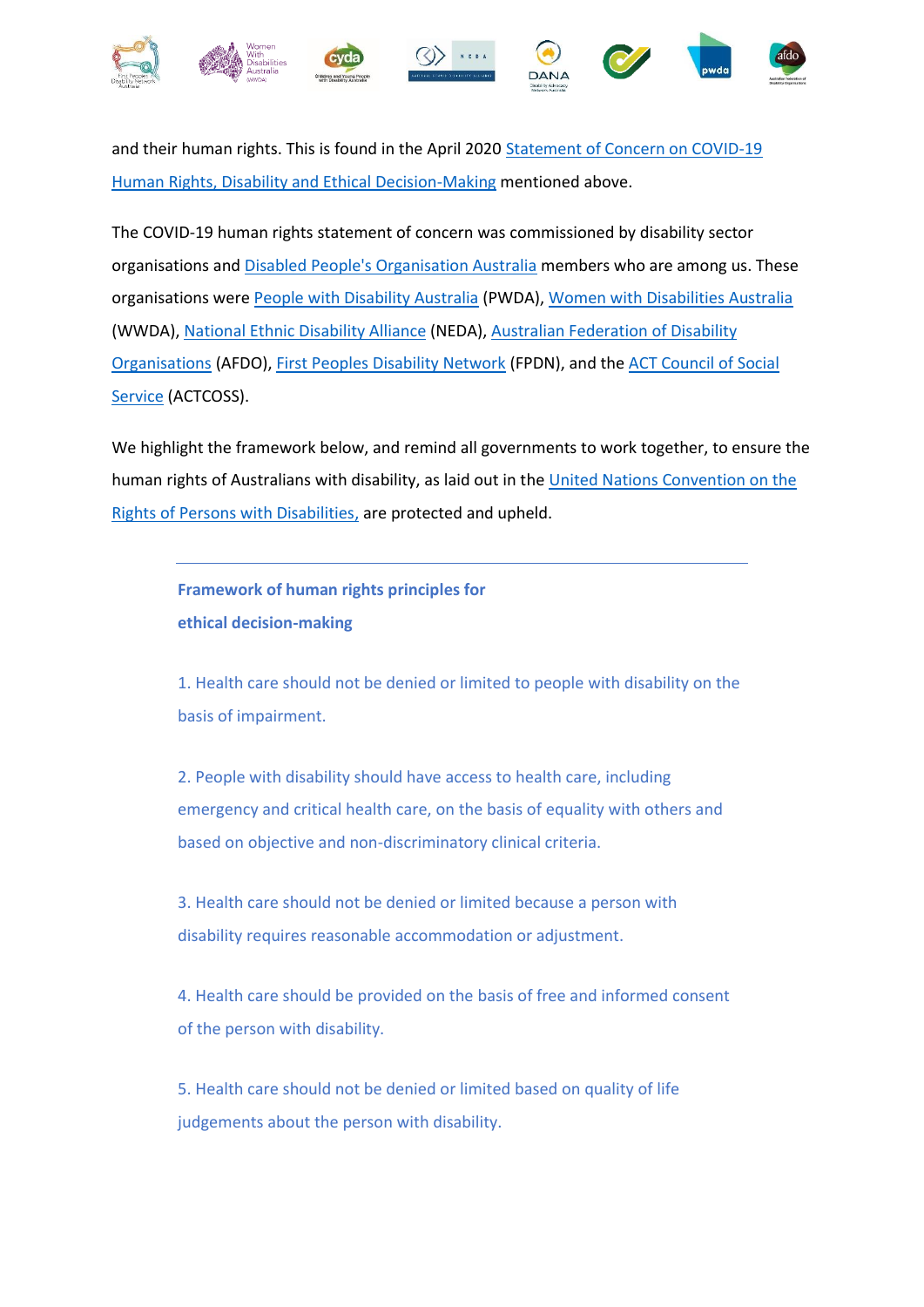











6. Ethical decision-making frameworks should be designed with close consultation and active involvement of people with disability and their representative organisations.

The above framework is endorsed by leading members of the disability sector and human rights community, including the United Nations Committee on the Rights of Persons with Disabilities (UNCRPD committee) chairperson Rosemary Kayess, former disability discrimination commissioner Graeme Innes AM, United Nations Expert Mechanism on the Rights of Indigenous Peoples expert member for the UN Human Rights Council Professor, Megan Davis, former UNCRPD committee chair and Senior Australian of the Year 2011 Emeritus Professor Ron McCallum AO, former Queensland anti-discrimination commissioner Kevin Cocks AM, human rights lawyer and former Tasmanian anti-discrimination commissioner Robin Banks, University of New South Wales (UNSW) Disability Innovation Institute director and Bioethics Professor Jackie Leach Scully FAcSS, FRSA, and UNSW Law Professor and Australian Human Rights Institute research associate Andrew Byrnes.

Children's experiences of the COVID-19 pandemic, especially the experiences of children with disability, are another important consideration. One of our members, [Children and Young](https://www.cyda.org.au/)  [People with Disability Australia](https://www.cyda.org.au/) (CYDA), have highlighted the findings of UNSW Canberra researchers Public Service Research, Professor Helen Dickinson and Dr Sophie Yates, it commissioned below. In their May 2020 research report, Professor Dickinson and Dr Yates shared the disability community's lessons from a survey of young people and their families, where they outlined their experiences of the pandemic. Although the research is grounded in people's experiences of the first wave of the pandemic, their findings are equally relevant today, as we struggle with Omricon. CYDA outlines the researchers' contemporary lessons from [More](https://www.cyda.org.au/images/pdf/covid_report_compressed_1.pdf)  [Than Isolated](https://www.cyda.org.au/images/pdf/covid_report_compressed_1.pdf) below:

## **Pandemic lessons from young people with disability and their families**

While government responses to the pandemic have been formulated in relation to some 'vulnerable' groups, others require additional support and consideration so that they can be viewed as equally valued members of society. There is a current gap in pandemic policy for people with disability,